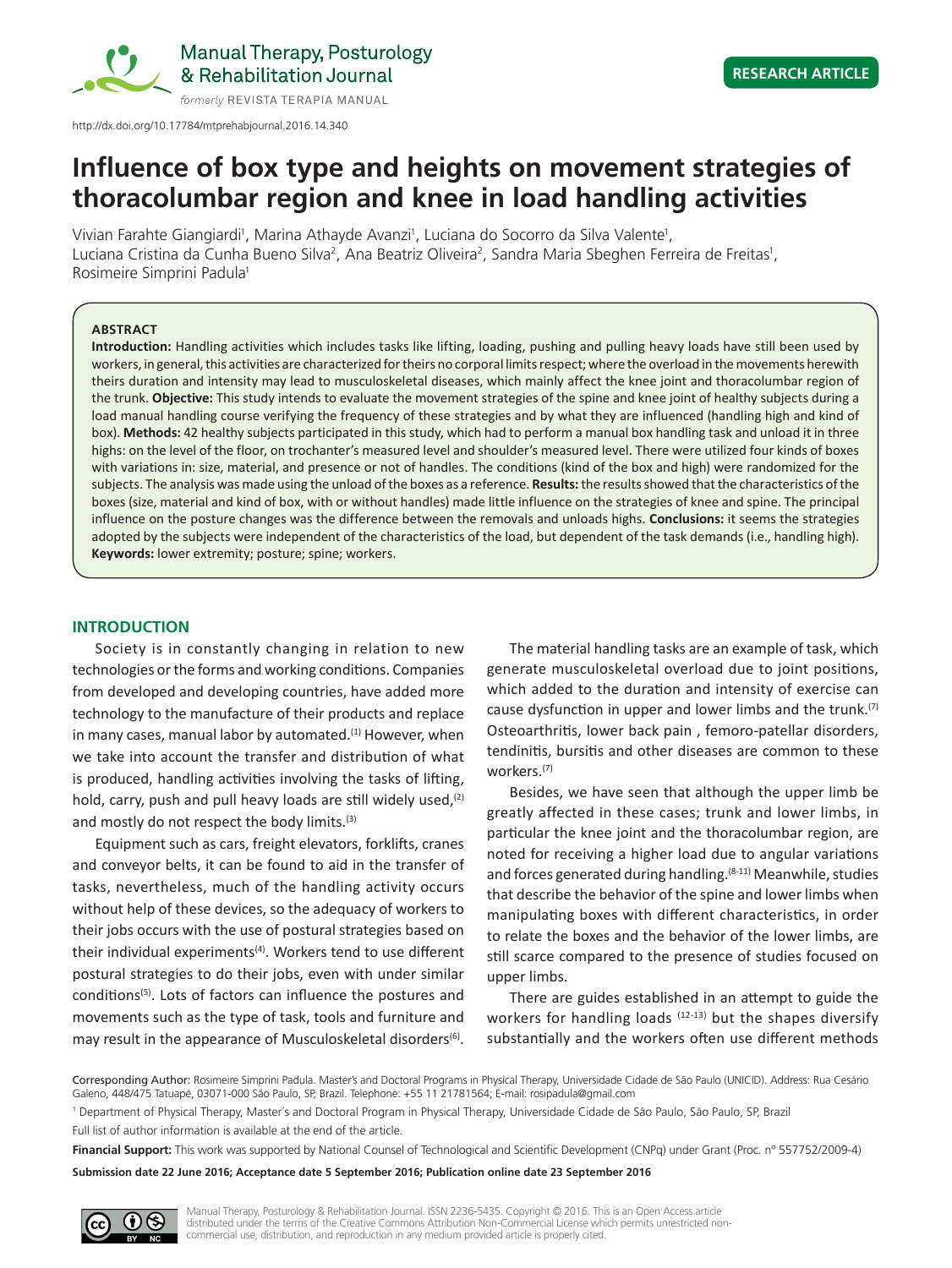

from those recommended.<sup>(14)</sup> These variations may be related to, for example, size of the loads to be handled and the type box (with or without handles),<sup>(15)</sup> and the height that the load should be positioned.<sup>(16)</sup>

In the literature can be found many studies that describe the postural strategies used by workers in different forms of loading boxes relating experiences gained and no experience,  $(4-6,17-19)$ showing that there are still a need for studies that seek to identify individuals strategies, in order to prevent future injuries.

Therefore, this study aimed to evaluate the knee and spine movement strategies of healthy individuals for handling loads, checking the frequency of these strategies and the factors that most influenced them, whether they are the height at which the load should be placed or the handled box model.

### **METHODS**

## **Study Design**

This is an observational, cross-sectional study. According to the sample calculation performed in ENE 2.0 for a 0.8 statistical power and a significance level of 0.05 were evaluate a sample of 37 individuals. Therefore, 42 volunteers were selected based on the following inclusion criteria: adults with right hand dominance, men aged between 18 to 39 years, height ranging between 1.65 and 1.75 m, body mass between

57 and 90 kg, and no experience in cargo handling tasks in the workplace. Were excluded individuals who presented musculoskeletal disorders of the upper limbs, trunk or lower limbs, intolerance palpation, pain, skin lesions, wastage and hypersensitivity, diseases or balance-related disorders. The study was approved by the Research Ethics Committee (CAAE - 0054.0.0135.000-07) and after being explained and presented the study objectives and procedures, all participants signed the consent and enlightened form.

## **Materials**

For this study were used four boxes models weighing 15 kg each, being one of normal carton (A) without handles (44 x 31 x 28 cm), one of prototype cardboard (B) (44 x 31 x 31.5 cm) with handles (12 x 4 cm and 5 cm below the upper edge), one of normal plastic (C) (55.5 x 36 x 31 cm) with handles and one of prototype plastic (36 x 55.5 x 31 cm) with special handles (D) (13 x 4.5 cm) (figure 1). The prototype plastic boxes and prototype cardboard were created to be different ways to get the changes in the handles, while the ordinary plastic boxes and ordinary cardboard boxes are the boxes commonly used for storage products in free fairs or locations where there is transportation of materials. It was also used a height adjustable type of shelf for unloading in so-called high and intermediate surfaces (Figure 1). To register



Figure 1. Layout of experimental conditions for manual handling of prototype cardboard (A), normal paper (B), normal plastics (C), prototype plastic (D) boxes.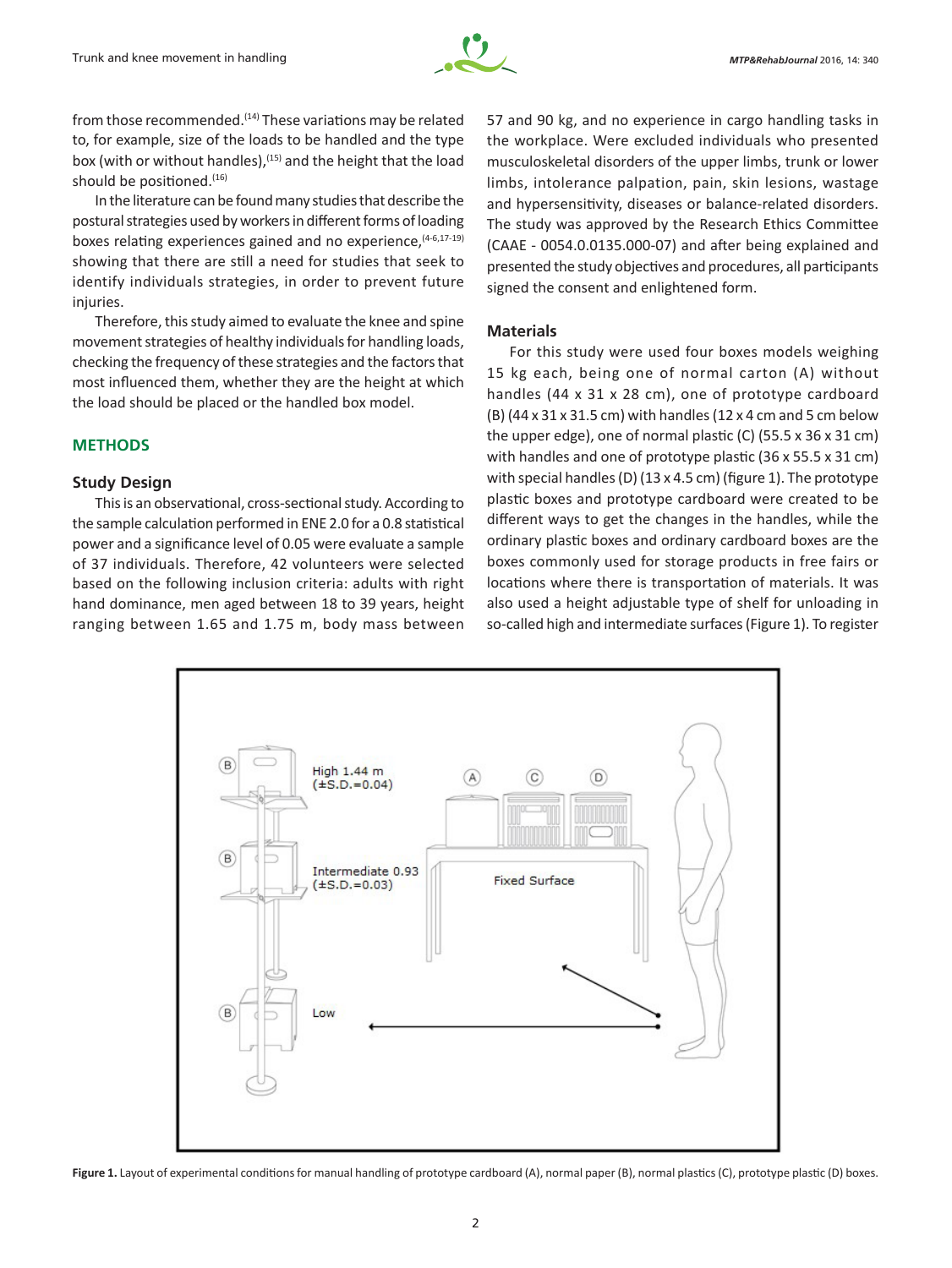the task were used a digital camera Vivitar - Model DVR-518BK and tripod.

#### **Task description**

The task was simulated and aimed to reproduce the handling of boxes, with the completion of a box load path, with layout in inverted "L", to be discharged in three heights: low (at ground level), intermediate (at the height of the trochanter) and high (at shoulder height) (figure 1). Participants should take a box of a standard height ("withdrawal") and discharges it ("discharge") in one of the three heights, wherein the sequence of handling of four box designs for the three heights were determined at the beginning of the collection of each participant and randomly assigned to each individual. Participants did not know the weight of the boxes that they would handle, and they were not instructed on how they should pick up the boxes. Only the initial and final positions were demonstrated to them, which allowed free movement of handling between them.

The path was filmed for later carried out the analysis of knee and thoracolumbar region movement strategies, at the time of discharge of each box in different heights.

#### *Criteria for motion analysis*

The analysis of movements of the knee and spine, in order to define the strategies used for discharge of the boxes, was performed by classifying amplitude bands, according to parameters used in observational methods of risk analysis.<sup>(20)</sup> The analysis was carried out during cargo placing (discharge) on the shelf at different heights (low, moderate, high). The handling path and the removal step of the fixed height box that was adjustable to the individual's waist were not considered for analysis. The part of the filming used for the analysis was the time when the participant deposited the box on the shelf ("discharge"). At this time the image has been "frozen" for analysis and determination of the range of motion.

The criteria used for the knee movement classification were based on the angle between the posterior portion of the thigh, and the posterior portion of the  $leg<sup>(21)</sup>$  being: a) partial flexion with angulation up to 90° or higher in one or both knees (right or left); b) full flexion with angulation up to 90° or lower of one or both knees (right or left); c) a neutral position with no type of knee flexion (partial or full) keeping the extent to 180°; d) knee flexion position (partial or full), or neutral, associated with plantar flexion of the ankle; e) knee in a neutral position (maintaining the extension to 180°), unilaterally associated with plantar flexion of the ankle.

The criteria used for the spine movement classification were based on the angle between the trunk and the anterior portion of the thigh  $(21)$  being: a) partial flexion with angulation of 30° to 90° of the truck with the thigh; b) full flexion with angulation greater than 90° of the truck with the thigh; c) extension position with angulation up to 30 ° of posterior displacement; d) neutral position without flexion (full or partial)or extension, with maintenance of the trunk in an angulation of 180°.

A sheet containing all classifications of amplitude ranges of knee joints and spine was used to check each volunteer in the handling of each type of box in different heights.

#### *Statistical analysis*

The SPSS 17.0 program was used for all analyzes. The classification of the movement angles in all handling heights using each one of the 4 boxes are presented as absolute and relative frequencies. The chi-square and Fisher's exact tests were used, with 5% significance level, to assess the association between height and type of box with the postures of knee and spine.

#### **RESULTS**

Table 1 has the results of normal cardboard box in the three handling heights. The position of both knees in full flexion in Low height prevailed (73.8%), while the Intermediate height in neutral position of the left knee was higher (85.7%) followed by partial flexion of the right knee (61.9%). At the High height, the frequency was greater in neutral position of the left knee (54.8%), followed by neutral position of the right knee (47.6%). In sequence, the unilateral plantar flexion of the ankle was higher in the left side (39.0%) compared to the right side (31.0%, Table 1).

Table 2 shows the results for prototype cardboard box, there is predominance in Low height of both knees in full flexion (76.2%). For Intermediate height the neutral position of the left knee was the most used (81.0%), and right knee was more used to the partial flexion (54.8%) followed by its neutral position (38.1%). At the high height the greater frequencies were neutral to the left knee (48.8%), followed by the unilateral ankle plantar flexion (41.5%); in sequence the right knee in unilateral ankle plantar flexion (39.0%) and knee in a neutral position (36.6% - Table 2).

Table 3 presents the data for normal plastic box. At low height in both knees (R and L) the partial flexion (59.5% and 57.1%, respectively) was more frequent. The predominated position in Intermediate height was the neutral position in the left knee (78%), followed by partial flexion (41.2%) and neutral position (48.8%) of the right knee. During the High height occurred more frequently the neutral position of the left knee (62.5%), followed by unilateral ankle plantar flexion to the right (45.0% - Table 3).

In Table 4 are the results for the prototype plastic box. For Low height there was more frequency (66.7%) for both knees in full flexion. In the intermediate height, the most frequently found refers to the neutral position of the left knee (81.0%), followed by neutral (47.6%) and partial flexion (45.2%) of right knee. For the High height occurred more frequently the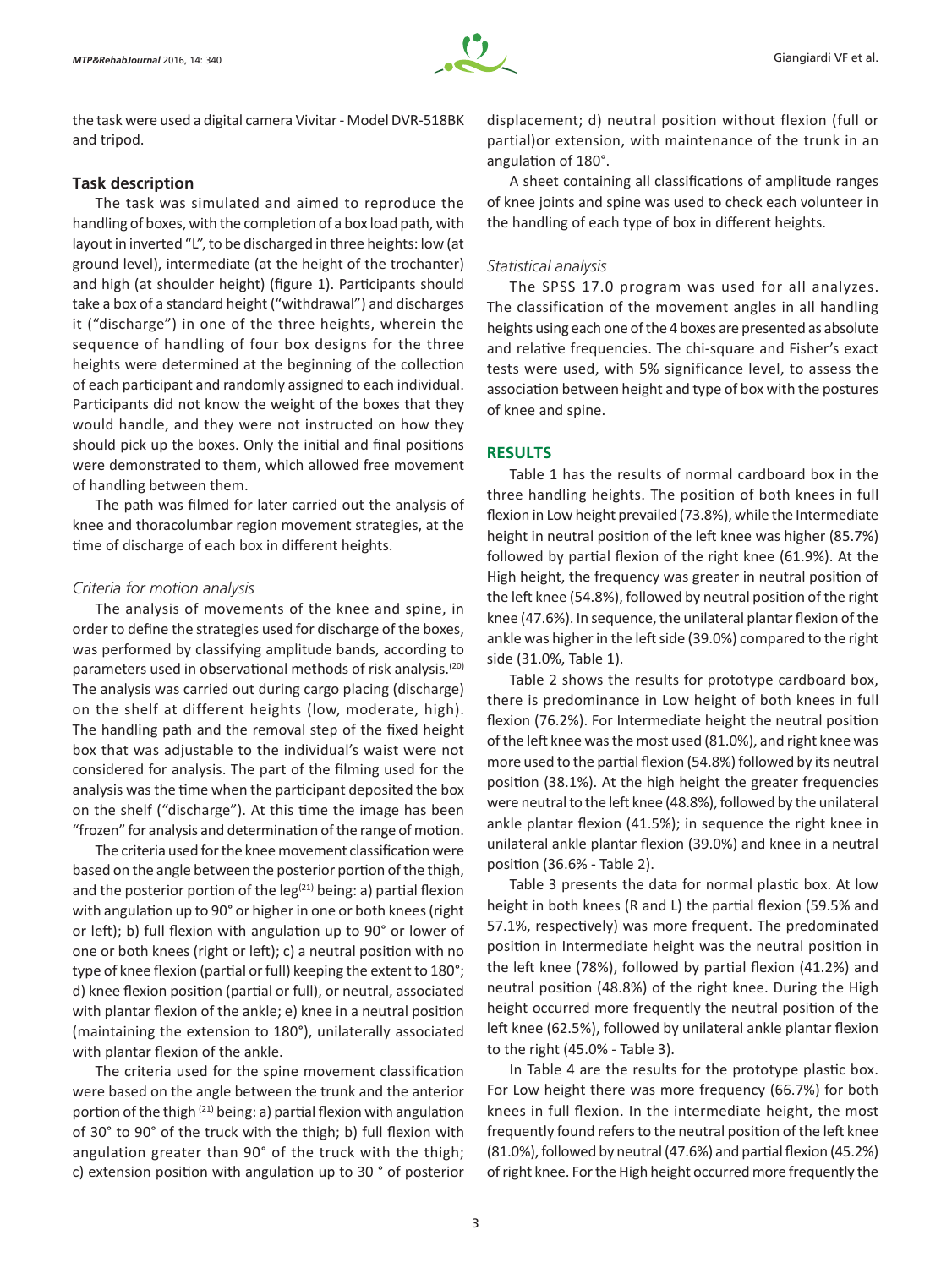

| <b>Knee</b> | <b>NORMAL CARDBOARD</b>  |                          |                           |                          |                          |                          |  |  |
|-------------|--------------------------|--------------------------|---------------------------|--------------------------|--------------------------|--------------------------|--|--|
|             | Low (ground)             |                          | Intermediate (trochanter) |                          | High (shoulder) *        |                          |  |  |
|             | <b>RK</b>                | <b>LK</b>                | <b>RK</b>                 | <b>LK</b>                | <b>RK</b>                | <b>LK</b>                |  |  |
| PF          | 26.2(11)                 | 26.2(11)                 | 4.8(2)                    | 4.8(2)                   | $\overline{\phantom{a}}$ | $\overline{\phantom{a}}$ |  |  |
| FF          | 73.8 (31)                | 73.8 (31)                | 61.9(26)                  | 4.8(2)                   | 9.5(4)                   | 2.4(1)                   |  |  |
| ${\sf N}$   | $\overline{\phantom{a}}$ | $\overline{\phantom{a}}$ | 28.6(12)                  | 85.7 (36)                | 47.6(20)                 | 54.8(23)                 |  |  |
| $PF+P$      | $\overline{\phantom{a}}$ | $\overline{\phantom{a}}$ | $\overline{\phantom{a}}$  | 2.4(1)                   | 9.5(4)                   | 2.4(1)                   |  |  |
| $N+P$       |                          | $\overline{\phantom{a}}$ | $\overline{\phantom{a}}$  | 2.4(1)                   | $\overline{\phantom{a}}$ | $\sim$                   |  |  |
| $U+P$       |                          |                          | 4.8(2)                    | $\overline{\phantom{a}}$ | 31.0(13)                 | 39.0(16)                 |  |  |
| Spine       | $\overline{\phantom{0}}$ | $\overline{\phantom{a}}$ |                           | $\overline{\phantom{a}}$ | $\overline{\phantom{a}}$ | $\overline{\phantom{a}}$ |  |  |
| ${\sf N}$   |                          | $\overline{\phantom{a}}$ | 100.0                     | $\overline{\phantom{a}}$ | 26.8                     | $\overline{\phantom{a}}$ |  |  |
| Ex          |                          | $\overline{\phantom{a}}$ |                           |                          | 73.2                     |                          |  |  |
| PF          | 73.8                     | $\overline{\phantom{a}}$ | $\overline{\phantom{a}}$  | $\overline{\phantom{a}}$ | $\overline{\phantom{a}}$ | $\overline{\phantom{a}}$ |  |  |
| FF          | 26.2                     | $\overline{\phantom{a}}$ |                           |                          |                          |                          |  |  |

**Table 1.** Frequency of occurrence % (n) of the knee positions (right and left) during discharge of the normal cardboard box for low, intermediate and high heights.

Knee: PF - partial flexion; FF - full flexion; N - neutral; PF + P - partial knee flexion associated with plantar flexion of the ankle; N+P – knee in a neutral position associated with plantar flexion of the ankle; U+P – knee in a neutral position (both) associated with unilateral plantar flexion of the ankle. \* technical problems, results for 41 participants, 1 participant in this condition could not perform the analysis. *Spine:* N – neutral posture; Ex – extension; PF – partial flexion; FF – full flexion. \* technical problems, results for 41 participants, 1 participant could not perform the analysis in this condition.

**Table 2.** Frequency of occurrence % (n) of the knee (Right and Left) and spine positions during the discharge of the prototype cardboard box for low, intermediate and high heights.

|              | <b>PROTOTYPE CARDBOARD</b> |                          |                           |                          |                          |           |  |  |
|--------------|----------------------------|--------------------------|---------------------------|--------------------------|--------------------------|-----------|--|--|
| <b>Knee</b>  | Low (ground)               |                          | Intermediate (trochanter) |                          | High (shoulder)*         |           |  |  |
|              | <b>RK</b>                  | <b>LK</b>                | <b>RK</b>                 | <b>LK</b>                | <b>RK</b>                | <b>LK</b> |  |  |
| PF           | 23.8(10)                   | 23.8(10)                 | 54.8(23)                  | 14.3(6)                  | 12.2(5)                  | 7.3(3)    |  |  |
| FF           | 76.2 (32)                  | 76.2 (32)                | $\overline{\phantom{a}}$  | $\overline{\phantom{a}}$ | $\overline{\phantom{a}}$ | $\sim$    |  |  |
| $\mathsf{N}$ |                            | $\overline{a}$           | 38.1(16)                  | 81.0(34)                 | 36.6(15)                 | 48.8(20)  |  |  |
| $PF+P$       |                            | $\overline{\phantom{a}}$ | $\overline{\phantom{a}}$  |                          | 12.2(5)                  | 2.4(1)    |  |  |
| $N+P$        |                            |                          | $\overline{\phantom{a}}$  | ٠                        | $\overline{\phantom{a}}$ | $\sim$    |  |  |
| $U+P$        |                            |                          | 7.1(3)                    | 4.8(2)                   | 39.0(16)                 | 41.5(17)  |  |  |
| Spine        |                            | $\overline{\phantom{a}}$ | $\equiv$                  | $\overline{\phantom{a}}$ | $\overline{\phantom{a}}$ | $\equiv$  |  |  |
| ${\sf N}$    |                            | $\overline{\phantom{a}}$ | 100.0 (42)                |                          | 19.5(8)                  |           |  |  |
| Ex           |                            |                          |                           |                          | 80.5 (33)                |           |  |  |
| PF           | 73.8 (30)                  | $\overline{\phantom{a}}$ | $\overline{\phantom{a}}$  |                          | $\overline{\phantom{a}}$ |           |  |  |
| FF           | 26.2(12)                   |                          |                           |                          |                          |           |  |  |

Knee: PF - partial flexion; FF – full flexion; N – neutral; PF+P – partial knee flexion associated with plantar flexion of the ankle; N+P – knee in a neutral position associated with plantar flexion of the ankle; U+P – knee in a neutral position (both) associated with unilateral ankle plantar flexion. Spine: N – neutral posture; Ex – extension; PF – partial flexion; FF – full flexion. \* technical problems, results for 41 participants, 1 participant could not perform the analysis in this condition.

neutral position of the left knee (66.7%), followed by neutral position of the right knee (50% - Table 4).

Regarding the results of the postures used in the spine movement during the discharge of boxes for Low height, the boxes: Cardboard Normal (73.8%), Prototype Cardboard (73.8%) and Prototype Plastic (66.7%) showed a higher frequency of partial flexion of the spine; while the Normal Plastic box presented more frequently (56.1%) of full flexion of the spine. For intermediate height in all cases the prevalence was the neutral position of the spine (100.0%). For High height in all cases occurred more frequency of the extension of the spine (73.2%, 80.5%, 97.5% and 92.9%, respectively for the Normal Cardboard, Prototype Cardboard, Normal Plastic and Prototype Plastic boxes).

Analyzes of association showed that just the Heights of handling influenced the postures of the spine and knees. There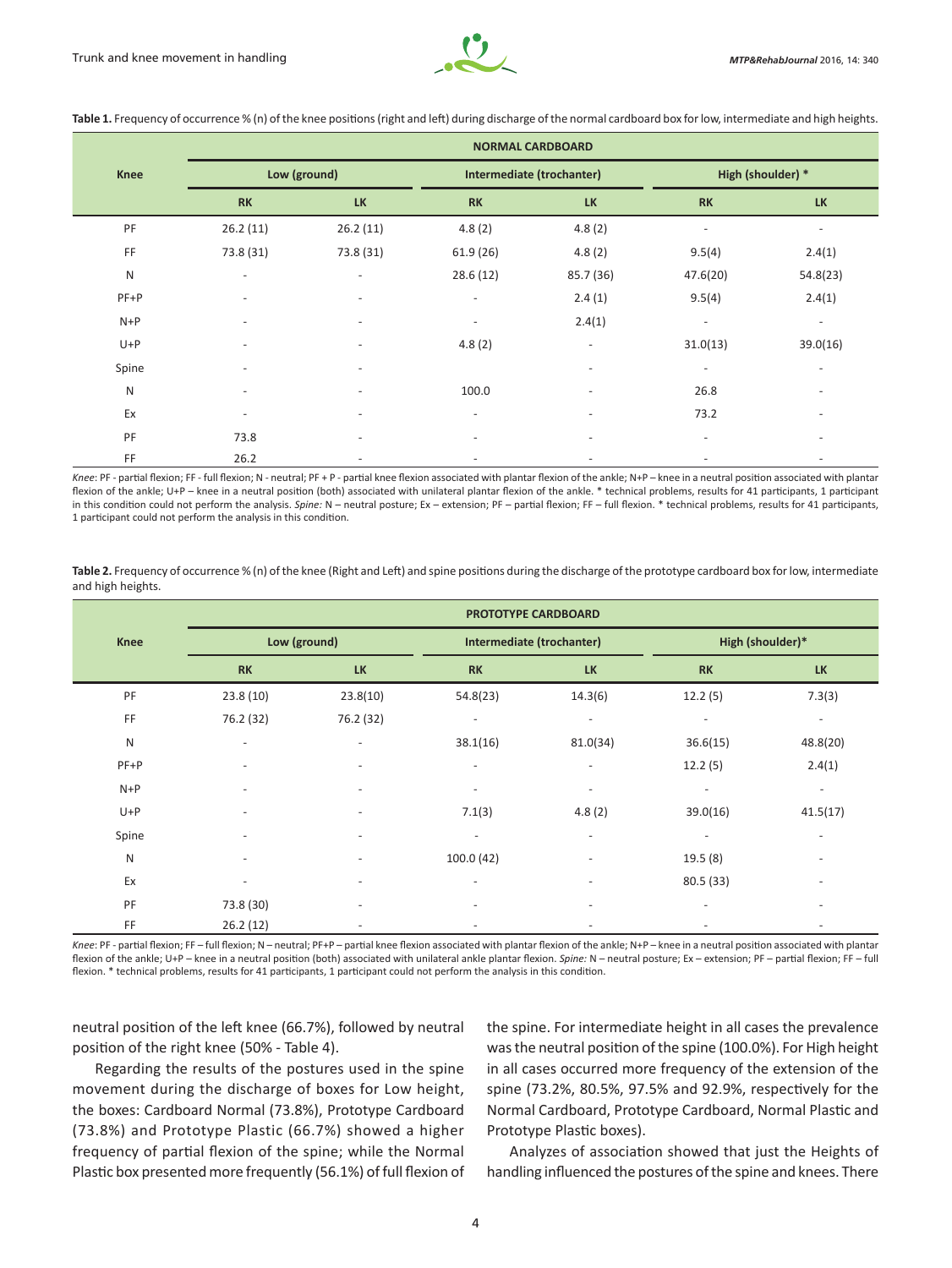

Table 3. Frequency of occurrence % (n) of the knee (Right and Left) and spine positions during discharge of the normal plastic box for low, intermediate and high altitudes.

|             | <b>NORMAL PLASTIC</b>    |                          |                              |                          |                          |                          |  |
|-------------|--------------------------|--------------------------|------------------------------|--------------------------|--------------------------|--------------------------|--|
| <b>Knee</b> | Low (ground)             |                          | Intermediate (trochanter)*   |                          | High (shoulder)**        |                          |  |
|             | RK                       | <b>LK</b>                | <b>RK</b>                    | <b>LK</b>                | <b>RK</b>                | <b>LK</b>                |  |
| PF          | 59.5(25)                 | 57.1(24)                 | 41.2(16)                     | 19.5 (8)                 | 12.5(5)                  | 7.5(3)                   |  |
| FF          | 40.5(17)                 | 40.5(17)                 | $\overline{\phantom{a}}$     |                          | $\overline{\phantom{a}}$ |                          |  |
| ${\sf N}$   | $\overline{\phantom{a}}$ | 2.4(1)                   | 48.8(20)                     | 78(32)                   | 30.0(12)                 | 62.5(25)                 |  |
| $FP+P$      |                          | $\overline{\phantom{a}}$ | $\overline{\phantom{a}}$     | 2.4(1)                   | 12.5(5)                  | $\overline{\phantom{a}}$ |  |
| $N+P$       | $\overline{\phantom{a}}$ | $\overline{\phantom{a}}$ | $\overline{\phantom{a}}$     | $\overline{\phantom{a}}$ | $\sim$                   | -                        |  |
| $U+P$       |                          |                          |                              | $\overline{\phantom{a}}$ | 45(18)                   | 30.0(12)                 |  |
| Spine       |                          |                          |                              |                          |                          |                          |  |
| ${\sf N}$   | 2.4(1)                   | $\overline{\phantom{a}}$ | 100.0(41)                    | $\overline{\phantom{a}}$ | 2.5(1)                   | $\overline{\phantom{a}}$ |  |
| Ex          | $\overline{\phantom{a}}$ | $\overline{\phantom{a}}$ | $\overline{\phantom{a}}$     | $\overline{\phantom{a}}$ | 97.5 (39)                | $\overline{\phantom{a}}$ |  |
| PF          | 41.5(18)                 | $\overline{\phantom{a}}$ | $\overline{\phantom{a}}$     |                          |                          | -                        |  |
| FF          | 56.1(23)                 | $\overline{\phantom{a}}$ | $\qquad \qquad \blacksquare$ |                          | $\overline{\phantom{a}}$ | $\overline{\phantom{a}}$ |  |

Knee: PF – partial flexion; FF – full flexion; N – neutral; PF+P – partial knee flexion associated with plantar flexion of the ankle; N+P – knee in a neutral position associated with plantar flexion of the ankle; U+P – knee in a neutral position (both) associated with unilateral plantar flexion of the ankle. Spine: N – neutral posture; Ex – extension; PF – partial flexion; FF – full flexion. \* technical problems, results for 41 participants, 1 participant could not perform the analysis in this condition. \*\* technical problems, results for 40 participants, 2 participant could not perform the analysis in this condition

Table 4. Frequency of occurrence % (n) of the knee (Right and Left) and spine positions during discharge of the prototype plastic box for low, intermediate and high heights.

|             | <b>PROTOTYPE PLASTICS</b>    |                          |                          |                          |                          |                          |  |
|-------------|------------------------------|--------------------------|--------------------------|--------------------------|--------------------------|--------------------------|--|
| <b>Knee</b> | Low (ground)                 |                          | Intermediate (trochante) |                          | <b>High (shoulder)</b>   |                          |  |
|             | <b>RK</b>                    | <b>LK</b>                | <b>RK</b>                | <b>LK</b>                | <b>RK</b>                | <b>LK</b>                |  |
| PF          | 33.3 (14)                    | 33.3(14)                 | 45.2 (19)                | 16.7(7)                  | 14.3(6)                  | 2.4(1)                   |  |
| FF          | 66.7 (28)                    | 66.7 (28)                | $\overline{\phantom{a}}$ | $\overline{\phantom{a}}$ | $\overline{\phantom{a}}$ | $\sim$                   |  |
| ${\sf N}$   | $\overline{\phantom{a}}$     | $\overline{\phantom{a}}$ | 47.6 (20)                | 81.0 (34)                | 50.0(21)                 | 66.7(28)                 |  |
| $PF+P$      | ٠                            | $\overline{\phantom{a}}$ | 2.4(1)                   | $\overline{\phantom{a}}$ | 7.1(3)                   | 2.4(1)                   |  |
| $N+P$       |                              |                          | $\overline{\phantom{a}}$ | $\overline{\phantom{a}}$ | $\overline{\phantom{a}}$ | $\sim$                   |  |
| $U+P$       |                              | $\overline{\phantom{a}}$ | 4.8(2)                   | 2.4(1)                   | 28.6(12)                 | 28.6(12)                 |  |
| Spine       | $\overline{\phantom{a}}$     | $\overline{\phantom{a}}$ | $\overline{\phantom{a}}$ | $\overline{\phantom{a}}$ | $\overline{\phantom{a}}$ | $\overline{\phantom{a}}$ |  |
| ${\sf N}$   | $\qquad \qquad \blacksquare$ | $\overline{\phantom{a}}$ | 100.0(42)                | $\overline{\phantom{a}}$ | 7.1(3)                   | $\overline{\phantom{a}}$ |  |
| Ex          |                              | $\overline{\phantom{a}}$ |                          |                          | 92.9(39)                 | $\overline{\phantom{a}}$ |  |
| PF          | 66.7 (28)                    | $\overline{\phantom{a}}$ | $\overline{\phantom{a}}$ |                          | ٠                        | $\overline{\phantom{a}}$ |  |
| TF          | 33.3(14)                     | $\overline{\phantom{a}}$ |                          |                          |                          | $\overline{\phantom{a}}$ |  |

Knee: PF – partial flexion: FF – full flexion: N – neutral; PF+P – partial knee flexion associated with plantar flexion of the ankle; N+P – nee in a neutral position associated with plantar flexion of the ankle; U+P – knee in a neutral position (both) associated with unilateral ankle plantar flexion. *Spine:* N – neutral posture; Ex – extension; PF – partial flexion; FF – full flexion.

was a positive association between the discharge of the box to the lower height (p <0.001) with the positions of the spine, as well as the right and left knees, regardless of the type of handled boxes.

## **DISCUSSION**

This study aims to evaluate knee and spine postures used by healthy individuals during manual unloading of boxes in order to analyze the frequency and the factors that influence the use of these postures, in this case the height of the handling and the type of box.

When analyzing the postural strategies used in the discharges, because of the variance in the final heights, it was showed a relation between the knees, spine and final height. At Low height individuals used knee and spine flexion to be able to carry out the discharge, as the height increased the knees and the spine tended to extend, causing in the Intermediate height, the reach of a neutral posture for the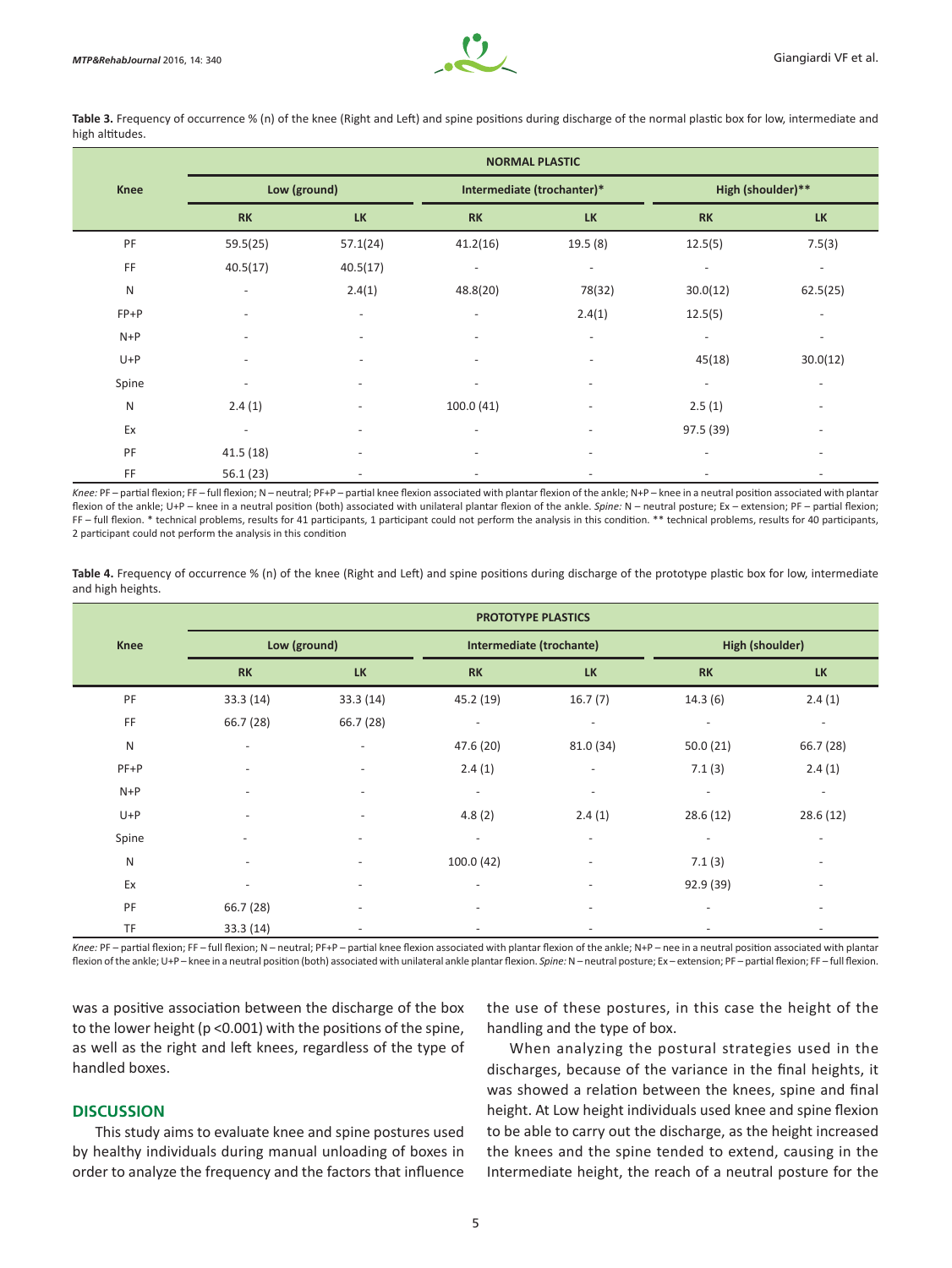

knees and use the upright posture of the spine. At shoulder height, corresponding to the higher in the path, knees shifted from neutral posture to an extension in posture, which in most of the cases has caused plantar flexion and the concentration of the subject's body weight at the tip of foot, accompanied by the extension of the spine.

Those results show the great influence that the height causes in the knees and spine posture strategies, and the small influence of the type and size of the box.

According to the study realized by Gagnon et. al.,<sup>(4)</sup> which investigated the appearance of lesions and their influence, were observed that individuals who performed higher knee flexions to handling activities, have higher amounts of loads acting on the spine and knee.  $(4)$  Furthermore, another study by Gagnon et. al.<sup>(20)</sup> demonstrated that the knee flexion influences the distribution of strength moments between vertebrae L5 / S1 of the column and the knee joint, affecting the stability of individuals. It has been proven that slight flexion of the knee makes the torque, which act on it, larger at the expense of decreased stability body.<sup>(20)</sup> Thus, the discharge of loads at lower heights that require greater flexion of the knee will cause major instabilities, overloads and increased risk of the appearance of injuries.

This was also demonstrated by Kingma et. al.<sup>(22)</sup>, which after analysis of different techniques for manual lifting loads, showed that the smaller the bending amplitudes performed by the knee and lumbar spine, the better the lifting is performed and the smaller is the risk in the appearance of injuries. $(22)$ 

Studies by Padula et. al.<sup>(16.23)</sup> described the movements of the spine in healthy, sedentary and workers subjects who had or not musculoskeletal symptoms noting that the height of the surface to which individuals aimed at discharging the load exerted a significant influence in the spine positions. When subjects aimed higher Heights were observed higher spine extension movements, but when individuals aimed lower altitudes, were observed higher flexion movements. It was confirmed that the spine extension movements requires a greater time spent than flexion movements, besides requiring greater efforts for maintaining the position making the amount of overhead act longer and increasing the risk of injury. (16.23.24)

In the guides were performed guidelines for handling loads, in which the main guidelines were to reduce the risk of appearance of injuries in the perception of bodily limitations of each individual, avoiding the repetitive work, seeking to promote the handling of loads closest to the body and the use of tools that can help in this handling, as well as the formulation of strategies which showed the focus of concern in the size and type of material to be handled.

This study showed that to reduce the risk of appearance of injuries, the size and type of box will only be influencing if the removal and discharge times are equal, that is, do not exhibit variance. But when the manual loading of cargo is done with variance in heights the main influence on the appearance of injuries is related to the final discharge height.

Workers who use the manual loading of cargo have the presence of local discharges and withdrawals with varying heights, and with the consequent occurrence of knee and spine injuries, which can make it difficult and even impossible the work and daily life activities. To avoid injuries the main measure to be taken is not only related to the change in the type and size of box used, but with the change in the withdrawal and discharge of boxes to be loaded.

Some limitations occurred during the analysis of the videos related to the Position of the researcher during the collection in front of the participants, making it impossible to check and analysis of some postures of knee and spine, however, it was mentioned in the footnotes of the tables. Another limitation may be related to the available space for the realization of the path that was restricted to the area between the fixed and adjustable surfaces, which may have influenced some positions and adjustments.

## **CONCLUSION**

The strategies of the spine and knee, in relation with the discharges to the strategies tendency, was related to the final height of the surface, and at low height knees and the spine was presented more flexed, as the height increased the knees and the spine tends to extend until the reach of a neutral posture. In high height was promoted the occurrence of the lifting of the ankles concentrating the weight on tiptoes, generating the extension of the knees and spine.

Thus, the study shows the great influence of heights and the little influence of the type and size of the boxes in the knee and spine strategies during discharge of cargo.

#### **AUTHOR'S CONTRIBUTIONS:**

We confirm that VFG, LSSV, LCCBS, ABO and contributed with conception of the study. LSSV and LCCBS collected data. Data analysis and interpretation were conducted by VFG, LSSV, SMSFF and RSP. All authors drafting and approval of the final version the article.

#### **CONFLICT OF INTEREST:**

No potential conflict of interest was reported by the authors.

#### **AUTHOR DETAILS**

<sup>2</sup>Department of Physical Therapy, Universidade Federal de São Carlos, São Carlos, SP, Brazil

## **REFERENCES**

- 1. Dempsey PG, Mathiassen SE. On the evolution of task-based analysis of manual materials handling, and its applicability in contemporary ergonomics. Appl Ergon. 2006; 37:33–43.
- 2. Zurada J. Classifying the risk of musculoskeletal low back disorders due to manual material handling tasks. Expert Systems with Application. 2012; 39:1125–134.
- 3. Bureau of Labor Statistics. Nonfatal Occupational Injuries and Illnesses Requiring Days Away from Work, 2012.